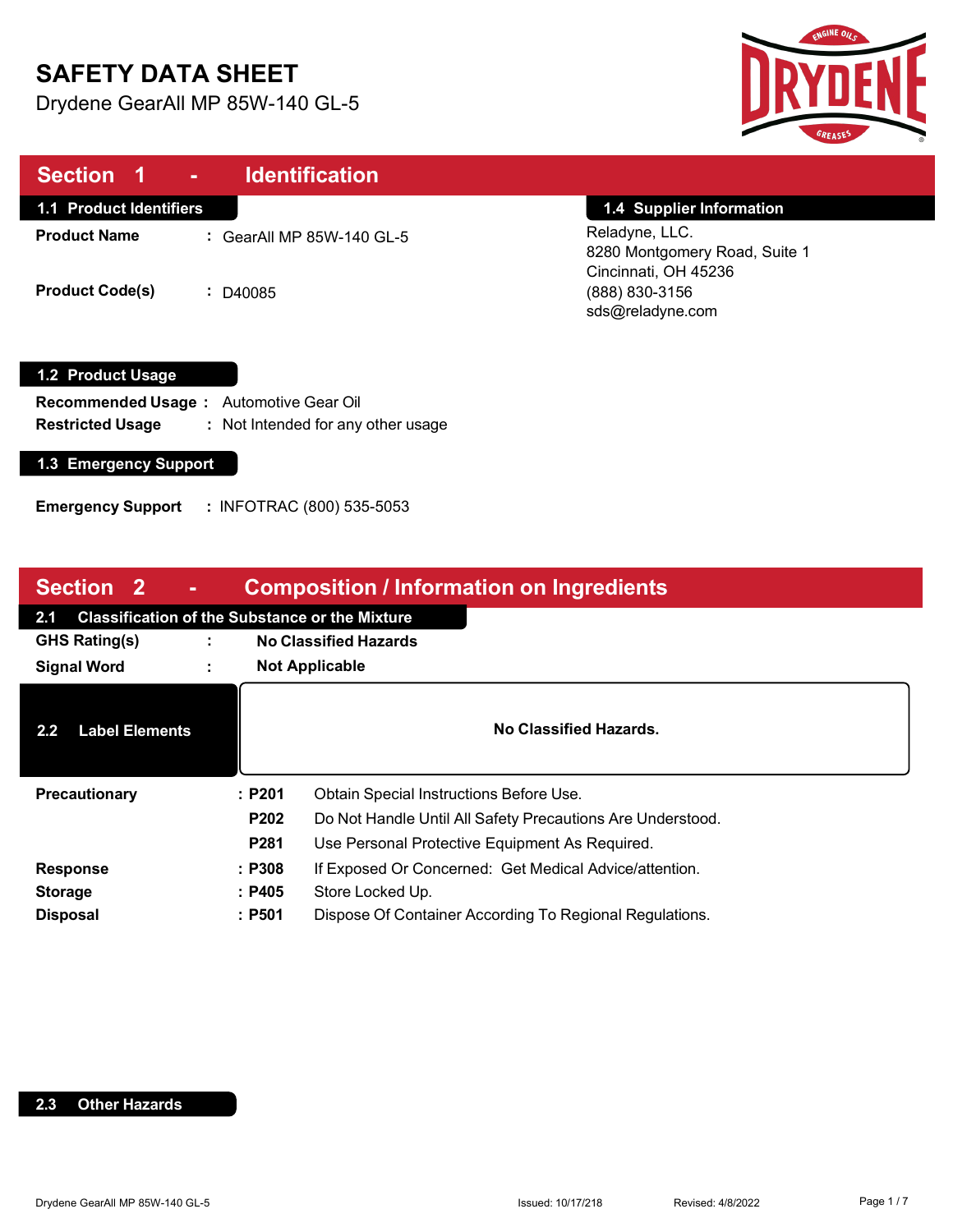| 3.1 Substance Details                     |            |         |
|-------------------------------------------|------------|---------|
| <b>Chemical Name</b>                      | CAS#       | %Weiaht |
| RESIDUAL OILS, PETROLEUM, SOLVENT-DEWAXED | 64742-62-7 | 55.0    |
| BASE OIL SEVERELY REFINED                 | 64742-65-0 | 39.0    |

#### 64742-62-7

INERT The remaining percentage are not listed as Physical or Health Hazards (29 CFR 1910.1200) 6.0

Products containing mineral oil with less than 3% DMSO extract as measured by IP-346.

| <b>Section 4</b>                     | <b>First Aid Measures</b>                                                                                                                                                                                                                                                                                                                                                                                                                                                                  |
|--------------------------------------|--------------------------------------------------------------------------------------------------------------------------------------------------------------------------------------------------------------------------------------------------------------------------------------------------------------------------------------------------------------------------------------------------------------------------------------------------------------------------------------------|
| <b>First Aid Measures</b><br>4.1     |                                                                                                                                                                                                                                                                                                                                                                                                                                                                                            |
| <b>Eye Contact</b>                   | : Immediately flush eyes with plenty of water occasionally lifting the upper and lower eyelids.<br>Check for and remove any contact lenses. Continue to rinse for atleast 20 minutes. Get<br><b>Medical Attention.</b>                                                                                                                                                                                                                                                                     |
| <b>Inhalation</b>                    | : Remove victim to fresh air and keep at rest in a position comfortable for breathing. If breathing<br>is irregular or if respiratory arrest occurs, provide artificial respiration or oxygen by trained<br>personnel. It may be dangerous to the person providing aid to give mouth to mouth<br>resuscitation. Maintain an open airway. Get medical attention if symptoms occur.                                                                                                          |
| Ingestion                            | : Wash out mouth with water. If material has been swallowed and the exposed person is<br>conscious, give small quantities of water to drink. Stop if the exposed person feels sick as<br>vomiting may be dangerous. Do not induce vomiting unless directed to do so by medical<br>personnel. If vomiting occurs, the head should be kept low so that vomit does not enter the<br>lungs. Never give anything by mouth to an unconscious person. get medical attention if<br>symptoms occur. |
| <b>Symptoms &amp; Effects</b><br>4.2 |                                                                                                                                                                                                                                                                                                                                                                                                                                                                                            |
| <b>To Physician</b>                  | : Treat symptomatically. Contact poison specialist if product has been ingested.                                                                                                                                                                                                                                                                                                                                                                                                           |
| <b>Specific Treatment</b>            | : No Specific Treatment.                                                                                                                                                                                                                                                                                                                                                                                                                                                                   |
| <b>Medical Attention</b><br>4.3      |                                                                                                                                                                                                                                                                                                                                                                                                                                                                                            |
| <b>Protection of First Aiders</b>    | No action should be taken involving any personal risk or without suitable training. It<br>may be dangerous to the person providing aid to give mouth-to-mouth resuscitation.                                                                                                                                                                                                                                                                                                               |
| <b>Note To Doctor</b>                | : Aspiration during swallowing or vomiting may severely damage the lungs. If evacuation<br>of stomach contents is necessary, use method least likely to cause aspiration.                                                                                                                                                                                                                                                                                                                  |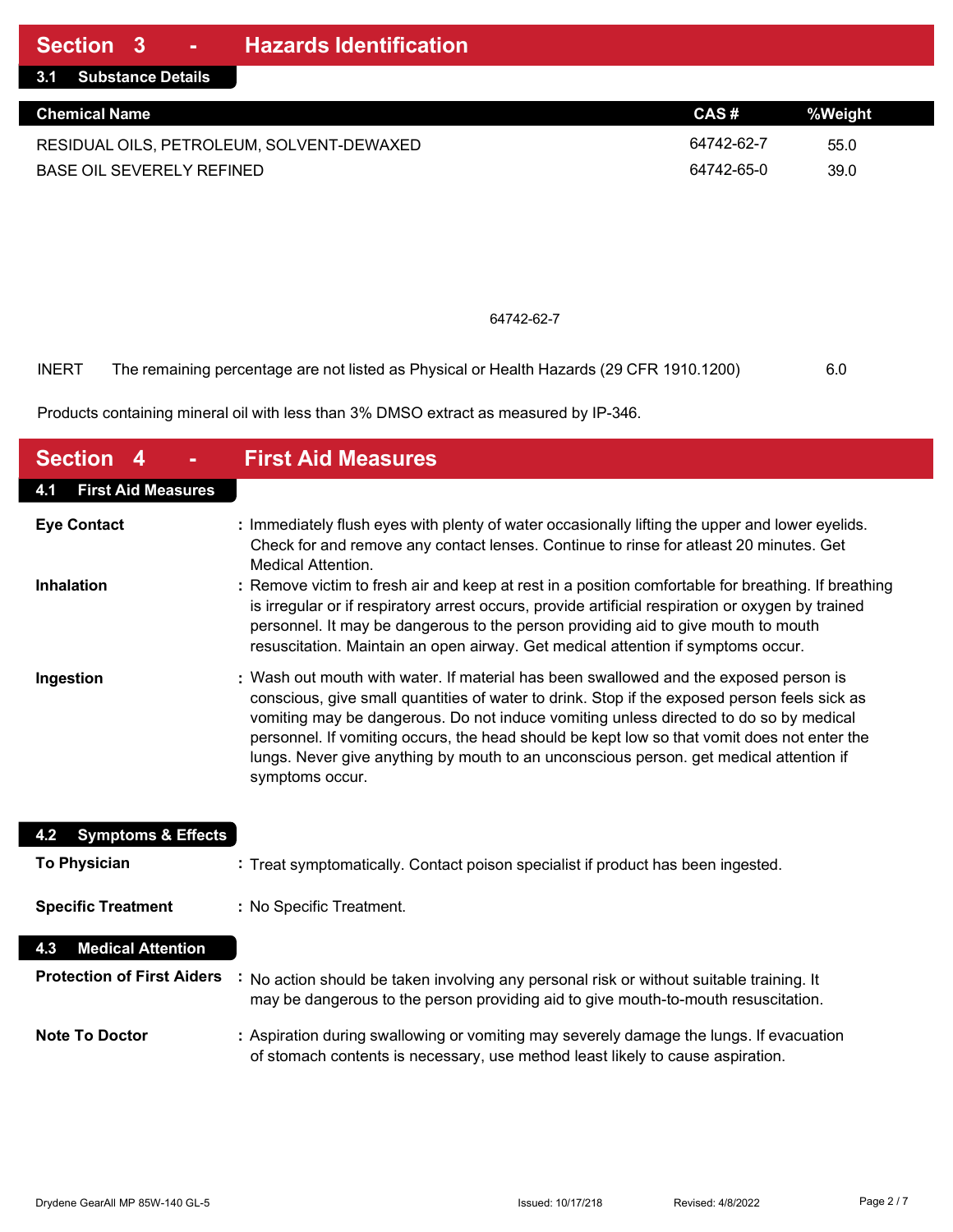### **Section 5 - Fire Fighting**

| UUUNUI V                                             |                                                                                                                                                                                                                                                                                                                                                                                                                                                                  |
|------------------------------------------------------|------------------------------------------------------------------------------------------------------------------------------------------------------------------------------------------------------------------------------------------------------------------------------------------------------------------------------------------------------------------------------------------------------------------------------------------------------------------|
| <b>Extinguishing Media</b><br>5.1                    |                                                                                                                                                                                                                                                                                                                                                                                                                                                                  |
| Suitable Media<br>Unsuitable Media                   | : CO2, Dry chemical, or Foam. Water can be used to cool and protect product. Do not use<br>water jet as an extinguisher, it will spread the fire.                                                                                                                                                                                                                                                                                                                |
| <b>Specific Hazards</b><br>5.2                       |                                                                                                                                                                                                                                                                                                                                                                                                                                                                  |
| <b>Specific hazards</b><br>arising from this product | : When heated, hazardous gases may be released including: sulfur dioxide. A solid stream of<br>water will spread the burning material. Material creates a special hazard because it floats on<br>water. This material creates a special hazard because it floats on water. This material is<br>harmful to aquatic life. Any fire water contaminated with this material must be contained and<br>prevented from being discharged to any waterway, sewer or drain. |
| <b>Firefighters Advice</b><br>5.3                    |                                                                                                                                                                                                                                                                                                                                                                                                                                                                  |
| <b>Special protective</b><br>equipment               | : Fire Equipment Information: Fire-fighters should wear appriovirate protective equipment and<br>sel contained breathing apparatus (SCBA) with a full face -piece operated in positive<br>pressure mode.                                                                                                                                                                                                                                                         |

### **Section 6 - Accidental Release Measures**

### **6.1 Personal precautions, protective equipment**

**General Measures :** No health affects expect from the cleanup of this material if contact can be avoided. Follow personal protect equipment recommendations found in section 8 of this SDS.

#### **6.2 Environmental Precautions**

**Non-Emergency Personnel :** Avoid dispersal of spilled material and runoff and contact with soil , waterways, drains and sewers. Inform authorities if the product has caused environmental pollution Water Polluting Material may be harmful to the environment if released in large quantities.

| 6.3                           | <b>Materials &amp; Methods to Contain and Cleanup</b>                                                                                                                                                                                                                                                                                                                                                                                                                                                                             |
|-------------------------------|-----------------------------------------------------------------------------------------------------------------------------------------------------------------------------------------------------------------------------------------------------------------------------------------------------------------------------------------------------------------------------------------------------------------------------------------------------------------------------------------------------------------------------------|
| <b>Reference Section 8</b>    | : Follow all protective equipment recommendations provided in Section 8.                                                                                                                                                                                                                                                                                                                                                                                                                                                          |
| <b>Spill Control Measures</b> | : Prevent the spread of any spill to minimize harm to human health and the environment if<br>safe to do so. Wear complete and proper personal protective equipment following the<br>recommendation of Section 8 at a minimum. Dike with suitable absorbent material like<br>granulated clay. Dispose of according to Federal, State, Local, or Provincial regulations.<br>Used fluid should be disposed of at a recycling center.                                                                                                 |
|                               | Containment and Cleanup: Stop leak if without risk. Move containers from spill area. Approach release from upwind.<br>Prevent entry into sewers, water courses, basements or confined areas. Wash spillage's<br>with noncombustible, absorbent material e.g. sand earth vermiculite or diatomaceous earth<br>and place in container for disposal according to local regulations. Dispose of via licensed<br>waste disposal contractor. Contaminated absorbent material may pose the same threat<br>hazard as the spilled product. |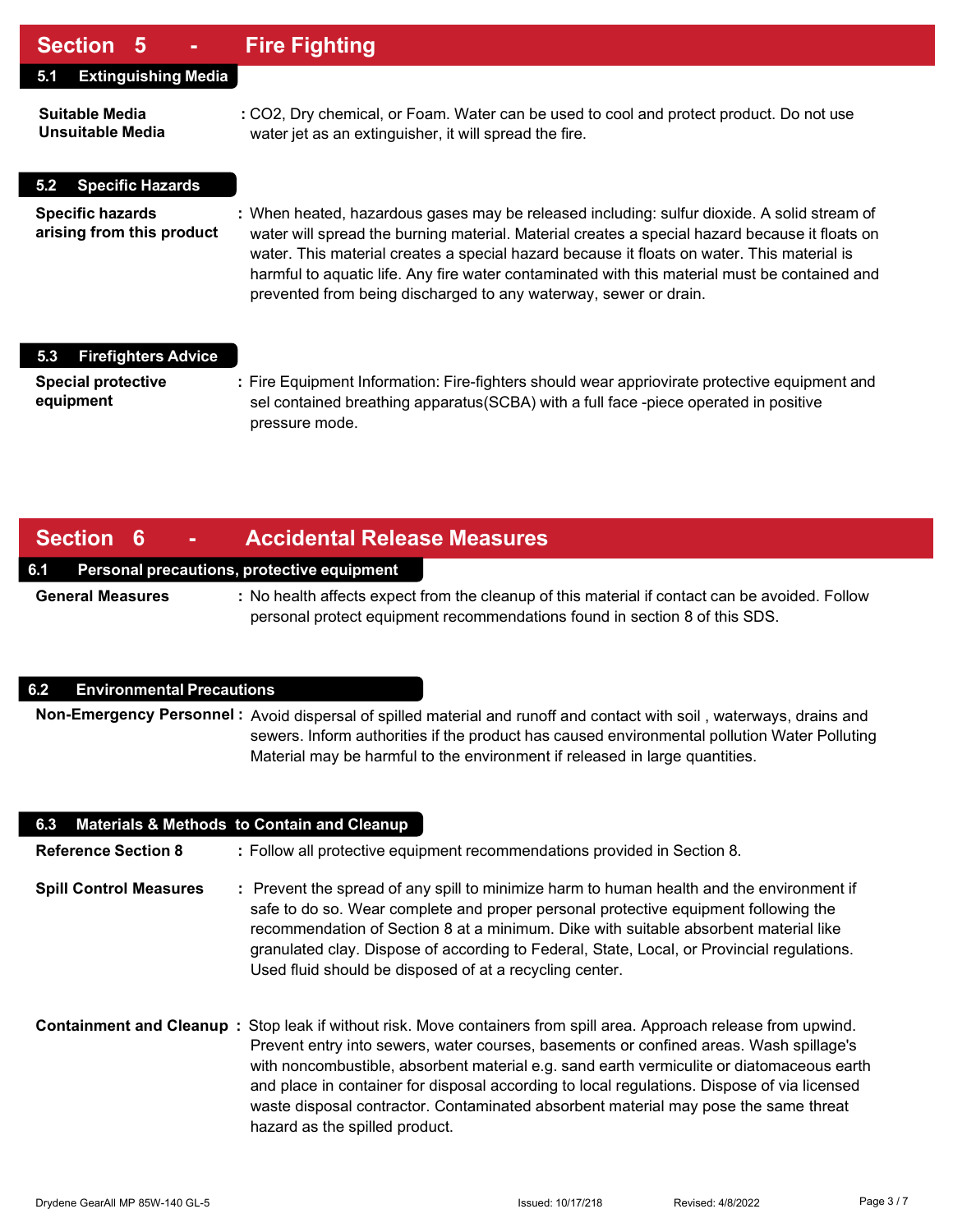### **Section 7 - Handling & Storage**

**7.1 Safe Handling**

**Personal Protective :** Put on appropriate personal protective equipment (see section 8). Do not ingest. Avoid **Equipment** contact with eyes, skin and clothing. Avoid breathing vapor or mist. Avoid release to the environment. Keep in the original container or an approved alternative made from a compatible material, keep lid tightly closed when not in use. Empty containers retain product residue and can be hazardous. Do not reuse container.

### **7.2 Safe Storage**

**Required conditions :** Odorous and toxic fumes may form from the decomposition of this product if stored at temperatures in excess of 113 deg F (45 deg C) for extended periods of time or if heat sources in excess of 250 deg F (121 deg C) are used. Store away from incompatible materials. See section 10 for incompatible materials.

### **7.3 Specific End Use**

**Designed Purpose :** This product is designed for use as a Automotive Gear Oil

| <b>Section 8</b>         | <b>Exposure Control</b><br><b>Common</b>                                                              |                        |                                 |
|--------------------------|-------------------------------------------------------------------------------------------------------|------------------------|---------------------------------|
| <b>CAS</b>               | 8.1 United States Exposure Limits<br><b>Chemical Name</b>                                             | <b>Exposure Limits</b> | <b>Source</b>                   |
| 64742-62-7<br>64742-65-0 | Residual oils, petroleum, solvent-dewaxed<br>Distillates, petroleum, solvent-dewaxed heavy paraffinic | 5mg/m3<br>5mg/m3       | <b>NLM CIP</b><br><b>IUCLID</b> |

### **8.2 Exposure Controls Engineering Controls :** Material should be handled in enclosed vessels and equipment, in which case general room `ventilation should be sufficient. Local exhaust ventilation should be used at points where dust, mist, vapors or gases can escape into the room air. No special requirements under ordinary conditions of use and with adequate ventilation. **Enviromental Exposure :** General room ventilation should be satisfactory. Local exhaust ventilation may be necessary if **Controls** misting is generated. **Hygeine Measures :** Always observe good personal hygiene measures, such as washing after handling the material and before eating, drinking, and/or smoking. Routinely wash work clothing to remove contaminants. Discard contaminated footwear that cannot be cleaned. **Eye / Face Protection :** If contact is likely, safety glasses with side shields are recommended. **Skin / Hand Protection :** Butyl rubber. Use nitrile or neoprene gloves. Use good industrial hygiene practices. In case of skin contact, wash hands and arms with soap and water. Use caution when opening manway covers of storage and transportation containers. 3-nitroaniline crystals may be present on the interior surface of these openings. 3-nitroaniline is toxic by dermal exposure. **Respiratory Protection :** Use a properly fitted air purifying or supplied air respirator complying with an approved standard if a risk assessment indicates this a necessary. Respirator selection must be based on known or anticipated exposure levels, the hazards of the product and the safe working limits of the selected respirator.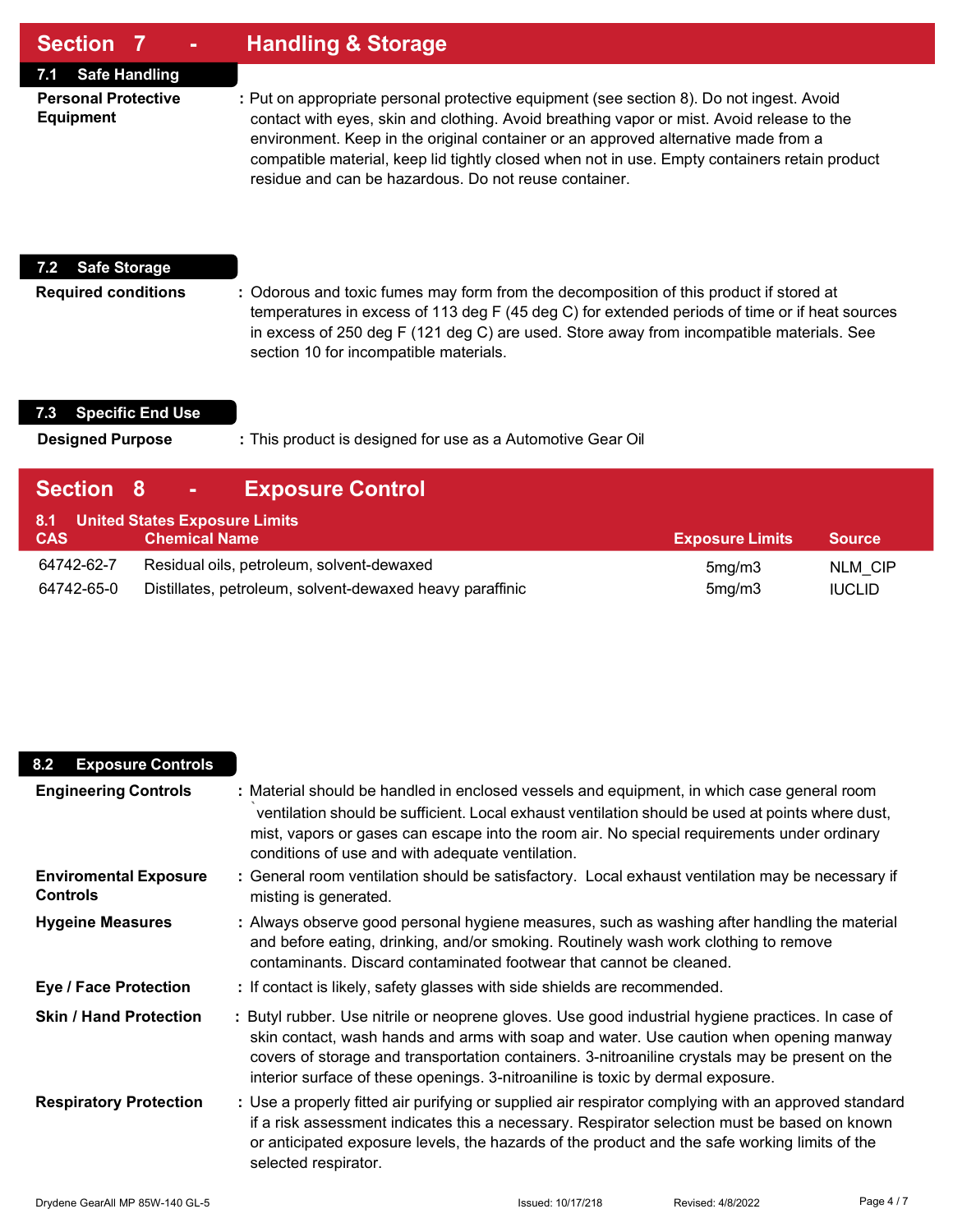## **Section 9 - Physical & Chemical Properties**

### **9.1 Information On Basic Physical and Chemical Properties**

| <b>Physical state</b>                  | : Liquid                      |
|----------------------------------------|-------------------------------|
| Color                                  | : B&C                         |
| Odor                                   | : Characteristic of Petroleum |
| Odor threshold                         | : No Data Available           |
| рH                                     | : No Data Available           |
| <b>Freezing Point</b>                  | : No Data Available           |
| <b>Boiling Point / Range</b>           | : No Data Available           |
| <b>Flash Point COC</b>                 | : 177C                        |
| <b>Evaporation rate:</b>               | : No Data Available           |
| <b>Upper Explosive Limits (% air)</b>  | : No Data Available           |
| Lower Explosive Limits (% air)         | : No Data Available           |
| Flammability (solid, gas)              | : Not Applicable              |
| Vapor pressure                         | : <1 mm Hq                    |
| Vapor density (air=1)                  | : > 1                         |
| <b>Specific Gravity</b>                | : 0.90                        |
| <b>Auto-ignition temperature</b>       | : Not Determined              |
| Decomposition temperature              | : Not Determined              |
| <b>Solubility in water</b>             | : Negligible, 0-1%            |
| Partition coefficient, n-octanol/water | : No Data Available           |

## **Section 10 - Stability & Reactivity**

## **10.1 Material Analysis Reactivity :** No Data Available

**Chemical stability :** Stable Under Normal Circumstances. **Possibility of hazardous reactions :** Hazardous polymerization will not occur.

#### **10.2 Environmental**

**Conditions to avoid :** Temperatures above the high flash point of this combustible material in

combination with sparks, open flames, or other sources of ignition.

- **Incompatible materials incompatible materials incompatible materials**
- **Hazardous decomposition products :** Carbon monoxide, Smoke, Carbon monoxide, sulfur oxides, aldehydes, and other petroleum decomposition products in the case of incomplete combustion. Oxides of nitrogen, phosphorus, calcium, copper, magnesium, sodium, and hydrogen sulfide may also be present

## **Section 11 - Toxicological Information**

| 11.1 Toxicological Effects |                                                                                   |
|----------------------------|-----------------------------------------------------------------------------------|
| <b>Ingestion Toxicity</b>  | : No hazard with normal usage.                                                    |
| <b>Skin Contact</b>        | : This material is likely to be slightly irritating to skin based on animal data. |
| <b>Inhalation Toxicity</b> | : No data available.                                                              |
| <b>Eye Contact</b>         | : The material is likely to be irritating to eyes based on animal data.           |

| 11.2 Inhalat ion Toxicity Data<br><b>CAS</b><br>Chemical Name | Test       | <b>Value</b> | Species | Source <b>Source</b> |
|---------------------------------------------------------------|------------|--------------|---------|----------------------|
| 64742-62-7 Residual oils, petroleum, solvent-dewaxed          | Inhalation | 3900mg/m3_4h | Rat     | NLM CIP              |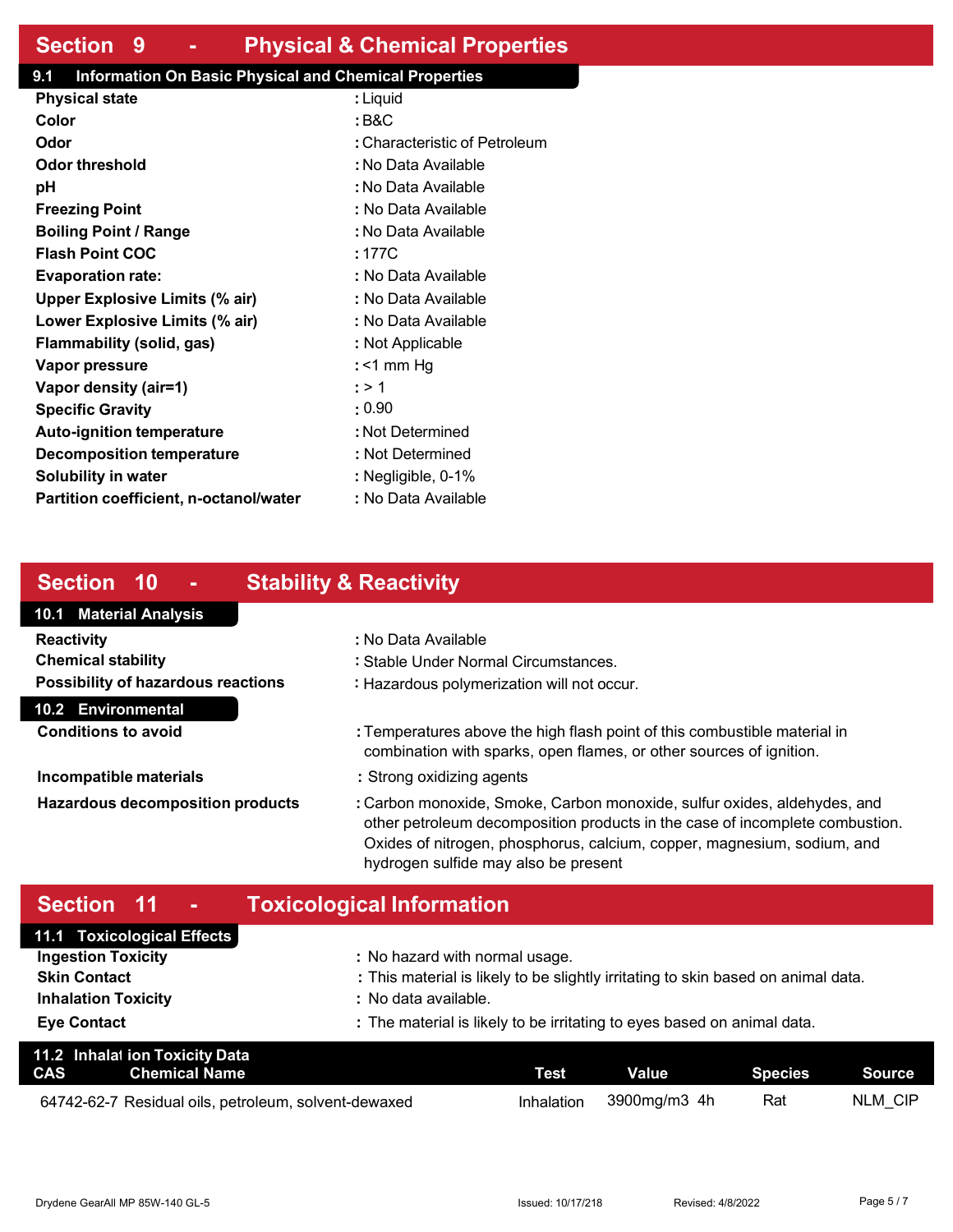| Section 11 -                                    | <b>Toxicological Information Continued</b>                                                                                                                                                              |
|-------------------------------------------------|---------------------------------------------------------------------------------------------------------------------------------------------------------------------------------------------------------|
| <b>Sensitizer</b><br><b>Mutagenicity</b>        | : No data available to indicate product or components may be a skin sensitizer.<br>: No data available to indicate product or any components present at greater<br>than 0.1% is mutagenic or genotoxic. |
| Carcinogenicity<br><b>Reproductive Toxicity</b> | : Not expected to cause cancer. This product meets the IP-346 criteria.<br>: No data available if components greater than 0.1% may cause birth defects.                                                 |
|                                                 |                                                                                                                                                                                                         |

| Section 12<br>٠                                                     | <b>Ecological Information</b>                    |             |          |                  |               |
|---------------------------------------------------------------------|--------------------------------------------------|-------------|----------|------------------|---------------|
| <b>12.1 Aquatic Toxicity</b>                                        |                                                  |             |          |                  |               |
| Persistence and degradability                                       | : No Data Available.                             |             |          |                  |               |
| <b>Bioaccumulative potential</b>                                    | : Bioconcentration may occur. No Data Available. |             |          |                  |               |
| Mobility in soil                                                    | : No Data Available.                             |             |          |                  |               |
| <b>Results of PBT and vPvB assessment</b>                           | : Not Determined.                                |             |          |                  |               |
| Other adverse effects                                               | : No Data Available.                             |             |          |                  |               |
| 12.2 LC50 Toxicity Data                                             |                                                  |             |          |                  |               |
| <b>CAS</b><br><b>Chemical Name</b>                                  |                                                  | <b>Test</b> | Value    | <b>Species</b>   | <b>Source</b> |
| 64742-62-7 Distillates, petroleum, hydrotreated light paraffinic    |                                                  | LC50        | 5000mg/L | 96h Oncorhynchus | <b>IUCLID</b> |
| 64742-65-0 Distillates, petroleum, solvent-dewaxed heavy paraffinic |                                                  | <b>LC50</b> | 5000mg/L | 96h Oncorhynchus | <b>IUCLID</b> |

| 12.3 Other Toxicity Data                                            |             |          |                                   |        |
|---------------------------------------------------------------------|-------------|----------|-----------------------------------|--------|
| CAS Chemical Name                                                   | <b>Test</b> | Value l  | <b>Species</b>                    | Source |
| 64742-62-7 Distillates, petroleum, hydrotreated light paraffinic    | EC50        |          | 1000mg/L 48h Daphnia magna IUCLID |        |
| 64742-65-0 Distillates, petroleum, solvent-dewaxed heavy paraffinic | EC50        | 1000mg/L | 48h Daphnia magna IUCLID          |        |

## **Section 13 - Disposal Considerations**

### **13.1 Waste treatment**

**Disposal Methods because 1 :** Recycle used oil.

- **Waste treatment methods :** Dispose of according to Federal, State, Local, or Provincial regulations.
- **Waste Disposal Waste Disposal :** Use material is non-hazardous according to environmental regulations.
- **Contaminated packaging <b>EXEC :** Recycle containers whenever possible!

| Section 14<br><b>Transportation Information</b> |
|-------------------------------------------------|
|-------------------------------------------------|

| 14.1 U.S. Department of Transportation (DOT) |                                                                                                                                                                                                                                                               |          |          |
|----------------------------------------------|---------------------------------------------------------------------------------------------------------------------------------------------------------------------------------------------------------------------------------------------------------------|----------|----------|
| 14.2. Shipping Description                   | : If shipped by land in a packaging having a capacity of 3,500 gallons or more, the<br>provisions of 49 CFR, Part 130 apply. (Contains oil) International Maritime<br>Dangerous Goods (IMDG)                                                                  |          |          |
| 14.2. DOT Compliance Note                    | : U.S. DOT compliance requirements may apply. See 49 CFR 171.22, 23 & 25.<br>Transport in bulk according to Annex II of MARPOL 73/78 and the IBC Code Not<br>applicable International Civil Aviation Org. / International Air Transport Assoc.<br>(ICAO/IATA) |          |          |
| 14.2. DOT Compliance Requirement             | : U.S. DOT compliance requirements may apply. See 49 CFR 171.22, 23, 24                                                                                                                                                                                       |          |          |
| Drydene GearAll MP 85W-140 GL-5              | Issued: 10/17/218                                                                                                                                                                                                                                             | Revised: | Page 6/7 |